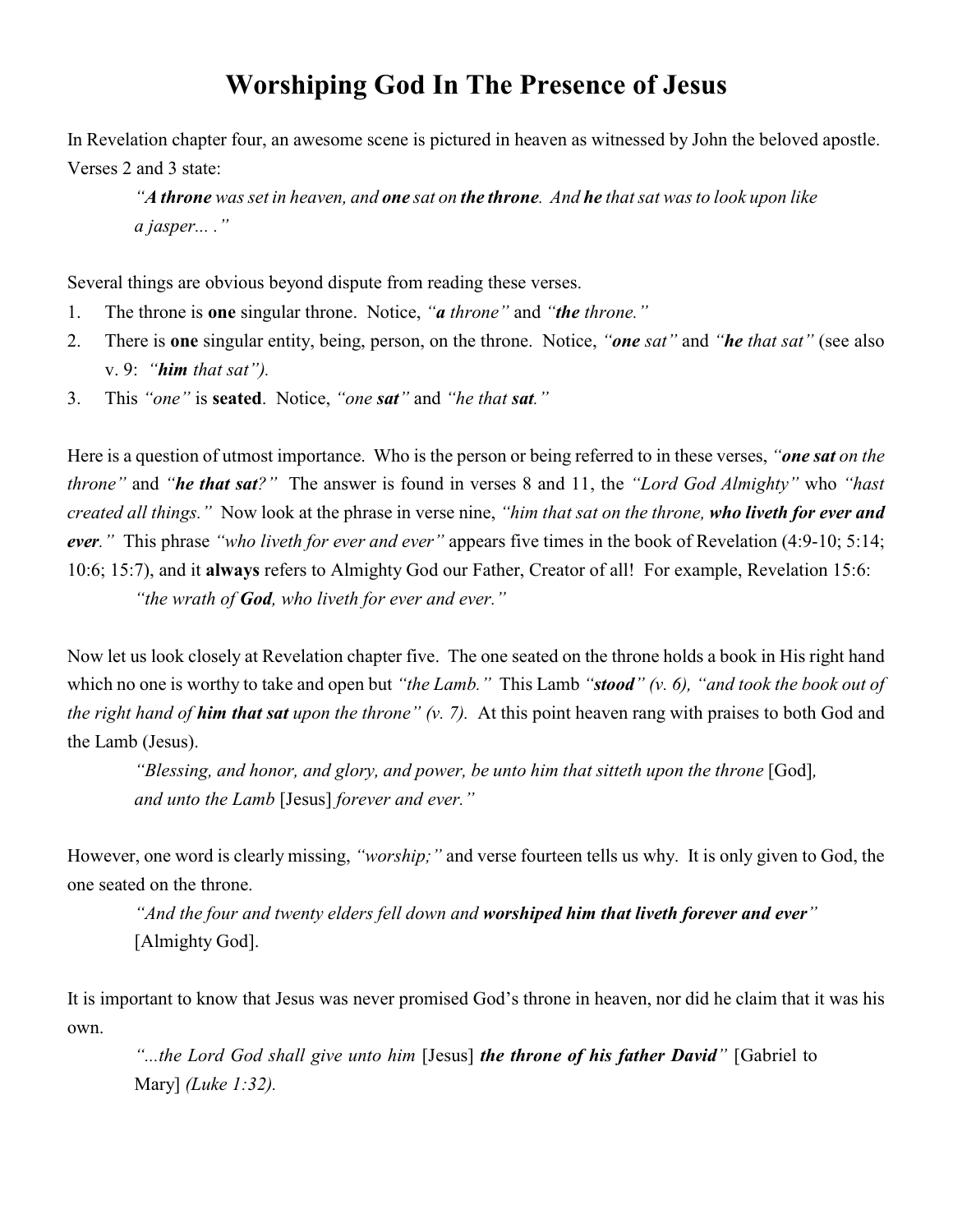*"To him that overcometh will I grant to sit with me in my throne, even as I also overcame, and am set down with my Father in his throne"* [Jesus Christ speaking] *(Rev. 3:21).*

*"Sit thou on my right hand...*[God to the Messiah] *(Psalm 110:1).*

*"...he was received up into heaven, and sat on the right hand of God" (Mark 16:19).*

*"Therefore being by the right hand of God exalted..."* [Peter at Pentecost] *(Acts 2:33).*

*"It is Christ that died...who is even at the right hand of God"* [Paul speaking] *(Rom. 8:34).*

*"He* [God] *raised him* [Christ] *from the dead, and set him at his own right hand in the heavenly places" (Eph. 1:20).*

*"...seek those things which are above, where Christ sitteth on the right hand of God" (Col. 3:1).*

*"But this man, after he had offered one sacrifice for sins for ever, sat down on the right hand of God" (Heb. 10:12).*

*"Looking unto Jesus...and is set down at the right hand of the throne of God" (Heb. 12:2).*

*"Who is gone into heaven, and is on the right hand of God" (I Peter 3:22).*

*"I see the heavens opened, and the Son of man standing on the right hand of God"* [Stephen the martyr] *(Acts 7:56).*

## **Back to the worship of God in the presence of Jesus**

In Revelation chapter seven there is a scene that is similar to the one pictured in chapter five. Both God and the Lamb are present, and both are **praised**.

*"Salvation to our God which sitteth upon the throne, and unto the Lamb" (v. 10).*

But according to verses eleven and twelve **only God is worshiped!**

*"And all the angels stood round about the throne...and fell before the throne on their faces, and worshiped God, Saying, Amen: Blessing, and glory...and might, be unto our God for ever and ever. Amen."*